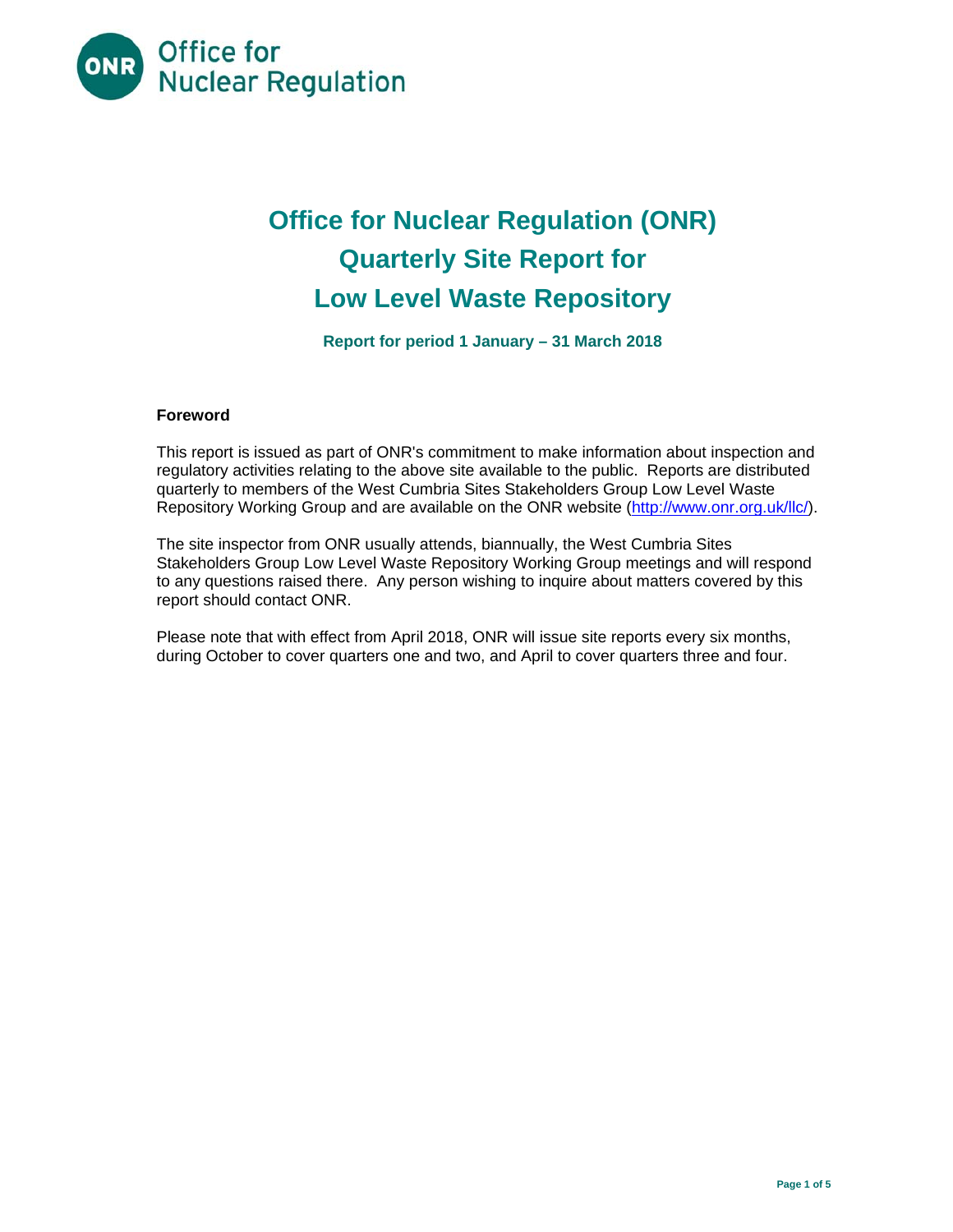# **TABLE OF CONTENTS**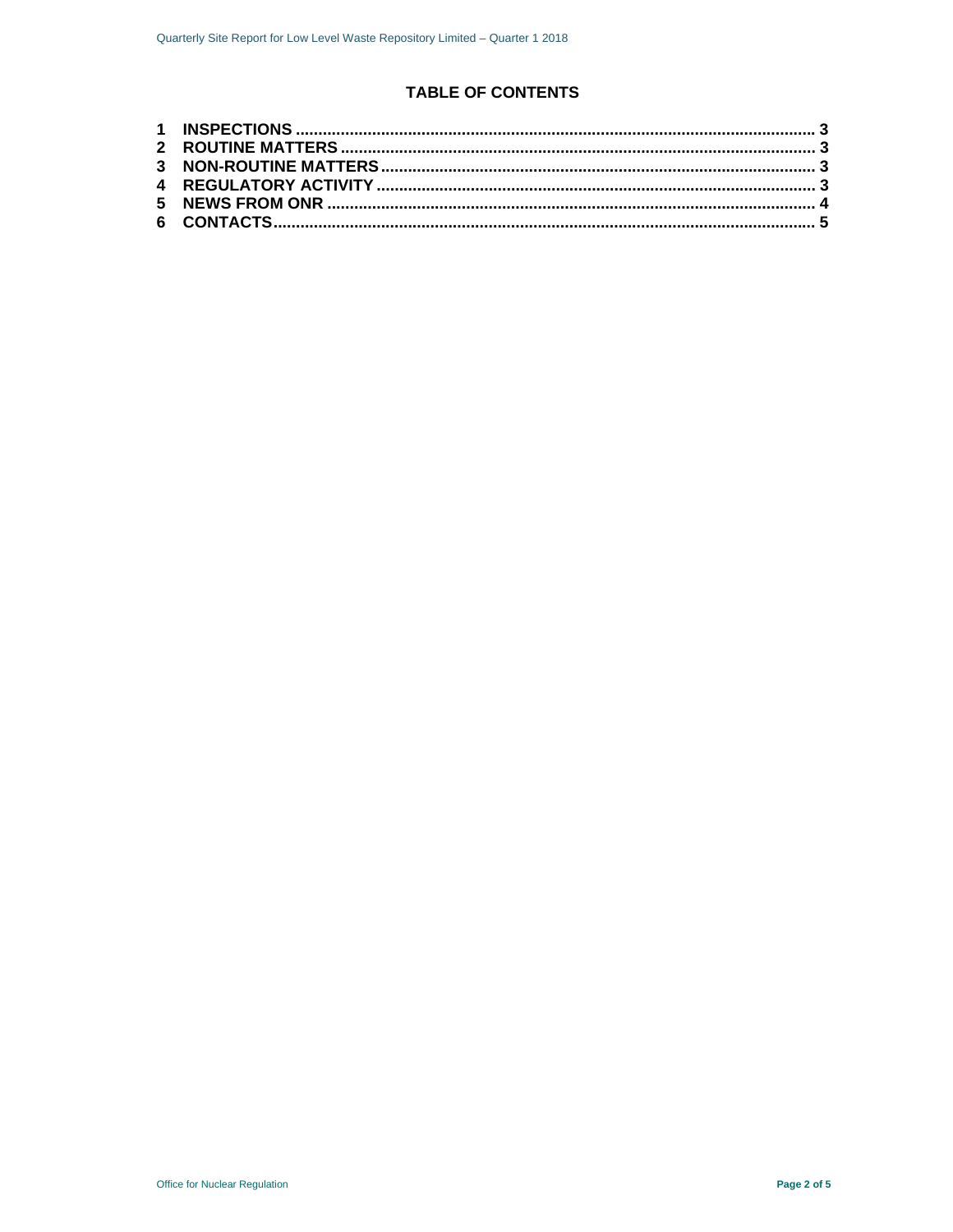#### **1 INSPECTIONS**

#### **1.1 Dates of inspections**

The ONR Nominated Site Inspector and other ONR Inspectors conducted interventions on the following dates during the quarter:

| January  | n/a  |
|----------|------|
| February | 20   |
| March    | In/a |

# **2 ROUTINE MATTERS**

#### **2.1 Inspections**

Inspections are undertaken as part of the process for monitoring compliance with:

- the conditions attached by ONR to the nuclear site licence granted under the Nuclear Installations Act 1965 (NIA65) (as amended);
- **the Energy Act 2013;**
- the Health and Safety at Work Act 1974 (HASWA 74); and
- Regulations made under HASWA 74, for example The Ionising Radiations Regulations 1999 (IRR 99) and The Management of Health and Safety at Work Regulations 1999 (MHSWR 99).
- Regulatory Reform (Fire Safety) Order 2005

The inspections monitor the licensee's actions on the site in relation to all nuclear operations covering; incidents, operations, maintenance, projects, modifications, safety case changes and any other matters that may affect safety. The licensee is required to make and implement adequate arrangements under the conditions attached to the licence in order to ensure legal compliance. Inspections seek to judge both the adequacy of these arrangements and implementation.

In February ONR carried out planned inspections of the licensee's arrangements for licence conditions (LC)s; 21 (Commissioning) and 22 (Modification or experiment on existing plant).

In general, ONR judged the arrangements made and implemented by the site in response to safety requirements to be adequate in proportion to LLWR's low nuclear hazard operations.

## **3 NON-ROUTINE MATTERS**

Licensees are required to have arrangements to respond to non-routine matters and events. ONR inspectors judge the adequacy of the licensee's response, including actions taken to implement any necessary improvements. The licensee records a range of minor incidents which are presented during routine regulatory meetings with ONR. None of these incidents reached the threshold that made them reportable formally to ONR.

# **4 GENERAL REGULATORY ACTIVITY**

ONR inspectors may issue formal documents to ensure compliance with regulatory requirements. Under nuclear site licence conditions, ONR issues regulatory documents, which either permit an activity or require some form of action to be taken; these are usually collectively termed 'Licence Instruments' (LIs), but can take other forms. In addition, inspectors may issue Enforcement Notices to secure improvements to safety.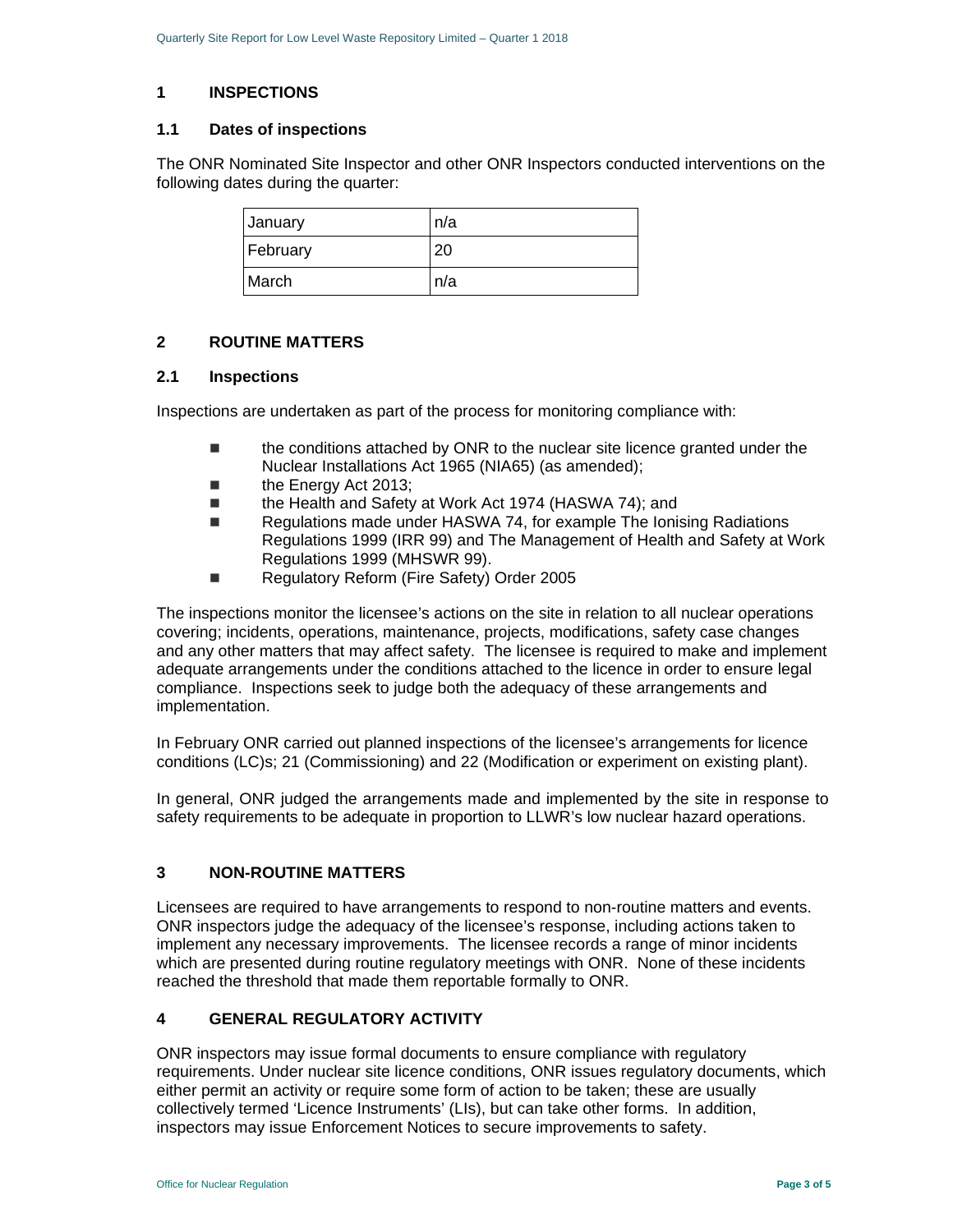No enforcement notices or LIs were issued in this period.

Reports detailing regulatory decisions can be found on the ONR website at http://www.onr.org.uk/pars/.

#### **5 NEWS FROM ONR**

For the latest news and updates from ONR, please visit the ONR website and sign up for our ebulletin (http://www.onr.org.uk/ebulletin/index.htm).

In January 2018, ONR received the results of its first external stakeholder survey which was undertaken by YouGov on behalf of ONR. A broad range of stakeholders were invited to participate in an online survey, with 351 responses received. In addition to the online survey, a number of in depth interviews were also completed with stakeholders. While overall the results demonstrate ONR is seen as a high performing organisation with good levels of stakeholder confidence, there are areas where improvements can be made and we will be working with our divisions on those in the coming months. Further details about the survey results can be found in our March 2018 newsletter which is available on ONR's website.

In February 2018, ONR held its first webinar following the publication of the 'Guide to enabling regulation in practice.' Chief Nuclear Inspector, Mark Foy and Deputy Chief Inspector, Mike Finnerty, were on hand to answer questions about the guide which has been designed to illustrate working examples of enabling regulation in practice. This is a new channel of communication for ONR and we'll be holding further webinars on different topics over the coming months. If you would like to join future webinars then please get in touch with the ONR Communications team via contact@onr.gov.uk

In March 2018, ONR held the first of two meetings this year with representatives from across the NGO community. Held in Birmingham, the meeting was attended by 15 NGO representatives from 11 different organisations. Topics discussed included: Domestic Safeguards pending the withdrawal of the UK from Euratom; Emergency Planning Arrangements; and the ONR Stakeholder Survey results. The next meeting is scheduled to take place in October 2018. We are keen to increase the number of people engaging with ONR on nuclear safety and security issues and would like to invite members of SSGs, and LCCs to join our engagement programme. For more details please get in touch via contact@onr.gov.uk